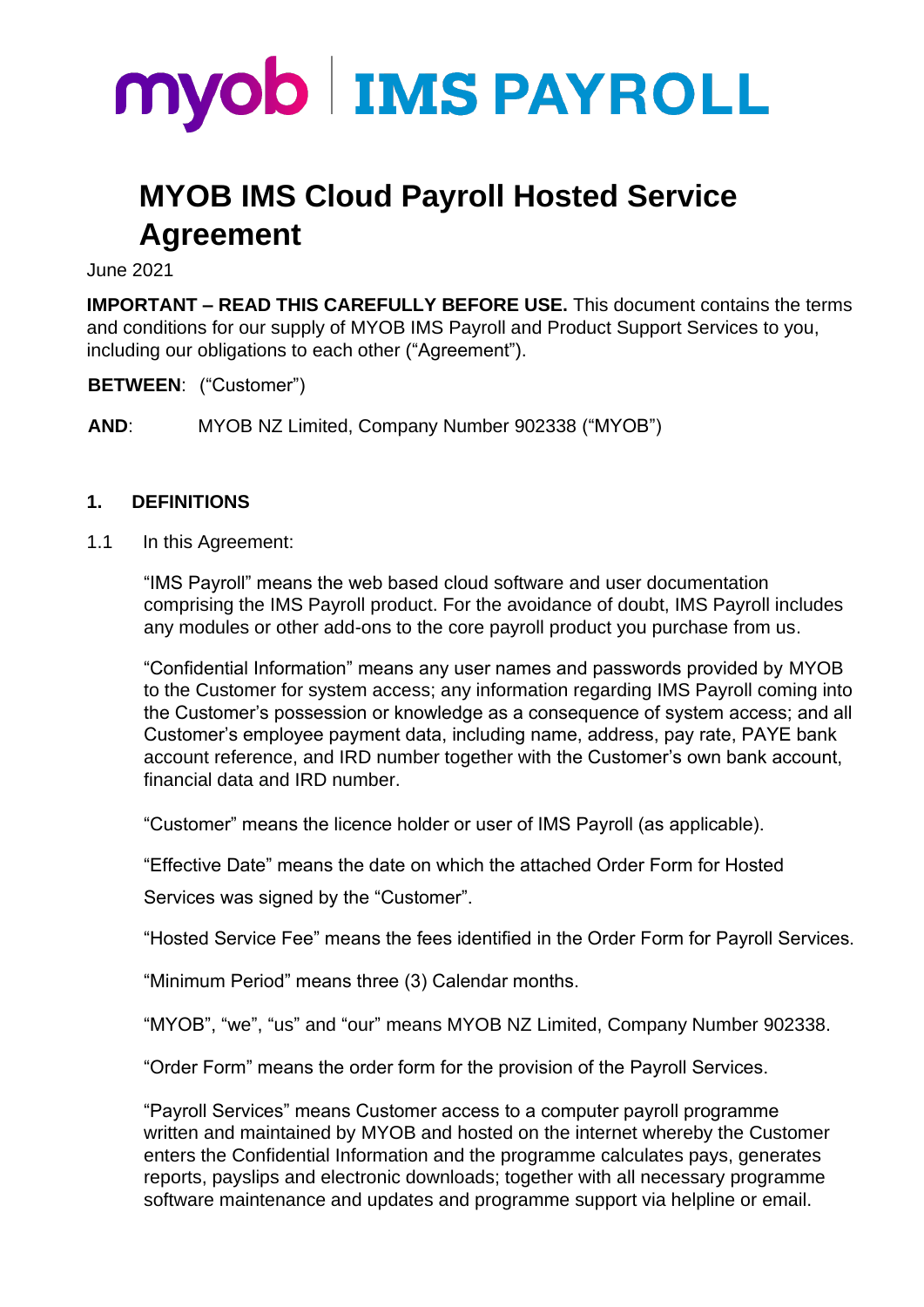"Renewal Period" means three (3) calendar months.

"Website" means https://www.myob.co.nz

# **2. COMMENCEMENT AND DURATION**

- 2.1 This Agreement shall commence on the Effective Date and shall continue for the Minimum Period.
- 2.2 If this Agreement has not been terminated, or notice of termination pursuant to subclause 3.1 has not been given by either party, then this Agreement shall be automatically renewed for a further term equal to the Renewal Period upon such standard terms and conditions as on that date are specified on the Website, including this provision for renewal ("the Website Terms").
- 2.3 For the avoidance of doubt, in the event that there shall be any difference between the terms of this Agreement and the Website Terms from the commencement of the Renewal Period then the Website Terms shall prevail as the Agreement in force between the parties.

## **3. TERMINATION**

- 3.1 Either party may terminate this Agreement by giving not less than three (3) calendar month's prior written notice to the other party at any time prior to the expiration of the term of the Agreement. In such event the termination date shall be the last day of the current term of the Agreement, or the end of the three (3) calendar month notice period, whichever is the later. The terms and conditions applying for any period beyond the end of the current term when the notice was given will be those applying as if a renewal had taken place.
- 3.2 No refund will be made for fees which have been paid in advance and covering usage until the next expiration date if that date is after the expiry of the notice period.
- 3.3 Within 30 days of this Agreement terminating, we will delete from our IMS Payroll database all reference to the Customer, its employees and their personal information (Data Extraction Period). In the event that the Customer has provided Confidential Information in written form we will return that written information and retain no copies.
- 3.4 Customer acknowledges and agrees that you will have a maximum of 30 days from the effective date of termination to extract your data from MYOB IMS Payroll. If you need to access your data within the Data Extraction Period, contact us on 0800 600 110 (New Zealand). Access to data may be subject to additional fees and might require that you have an active MYOB subscription to view the records. We can't guarantee that we'll always be able to recover your historical data, which is why you should keep your own records and copies of IMS Payroll data.
- 3.5 We strongly recommend that you extract your IMS Payroll data prior to termination of this Agreement for compliance and archive purposes. Failure to extract and retain your IMS Payroll data following termination may result in you being unable to comply with your record retention obligations under law (including Tax Laws and ER Laws).

## **4. SERVICE CONNECTION**

4.1 The Customer shall provide connection to the Internet at its own cost in all things.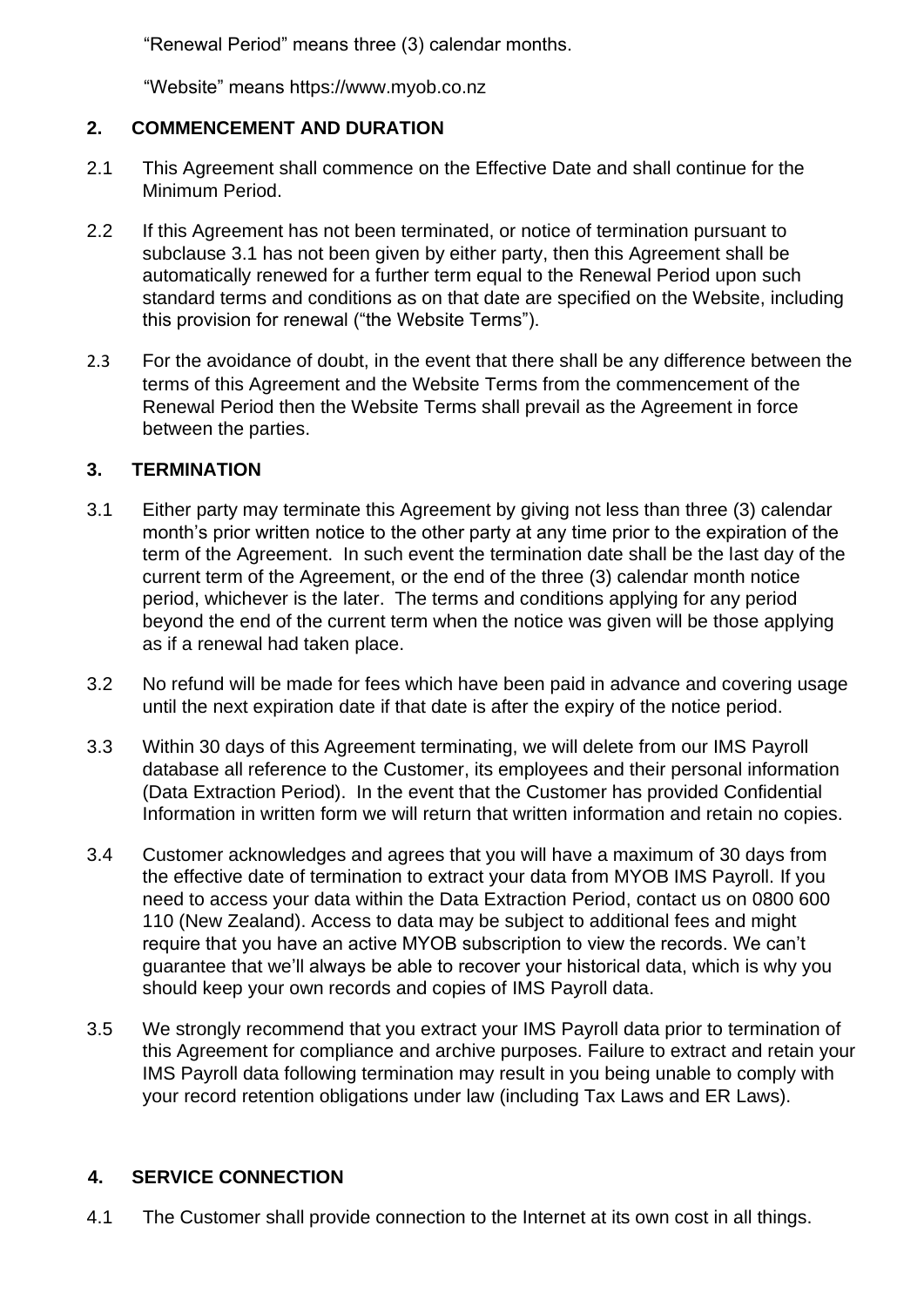## **5. PAYROLL SERVICES**

5.1 By signing the Order Form, the Customer agrees to pay us the Hosted Service Fee specified in the Order Form and we agree to provide the Payroll Services in accordance with this Agreement.

## **6. CHARGES**

- 6.1 The Customer shall pay the Hosted Service Fee to us one (1) calendar month in advance.
- 6.2 A Direct Debit payment authority must be established to pay the monthly Hosted Service Fees on the first day of each month at the Effective Date. The Hosted Service Fees may be calculated on a pro rata basis for any part month.
- 6.3 We may vary our Hosted Service Fees from time to time by giving at least three (3) months' notice by advice posted on the Website from time to time or otherwise communicated to Customer by us.

## **7. WARRANTIES AND LIMITATIONS**

- 7.1 We warrant that we will use all reasonable skill, care, and diligence in the provision of the Payroll Services.
- 7.2 We shall provide the Payroll Services to the Customer in a good and professional manner and in accordance with all current New Zealand legislation and regulations as amended from time to time.
- 7.3 We shall maintain a robust hardware and software network environment at our premises to enable the provision of Payroll Services to the Customer via the Website.
- 7.4 We shall take all reasonable steps to provide a secure environment to protect the integrity and security of the Website, and of the Customer's and our Confidential Information.
- 7.5 We shall operate our business in compliance with the Privacy Act 1993.
- 7.6 Notwithstanding the provisions of this clause 7, the Customer acknowledges that it has entered into this Agreement relying on our own judgement and not upon any warranty or representation made by us that the Payroll Services are suitable or adequate for the Customer's particular business or purpose.
- 7.7 Apart from warranties contained in this clause 7 of this Agreement or implied by law and which are incapable of exclusion, we make no other warranty, representation or undertaking whatsoever in respect of the Services or any hardware, software or network environment to be used or supplied.

# **8. INTELLECTUAL PROPERTY AND TITLE**

8.1 All intellectual property in and title to IMS Payroll, its software, procedures or know how, provided by us or produced to enable the provision of the Payroll Services for the Customer shall be and remain the sole and exclusive intellectual property of MYOB. This provision shall ensure for the benefit of MYOB beyond any termination of this Agreement and shall be enforceable by us by injunctive relief and/or claim for damages for breach.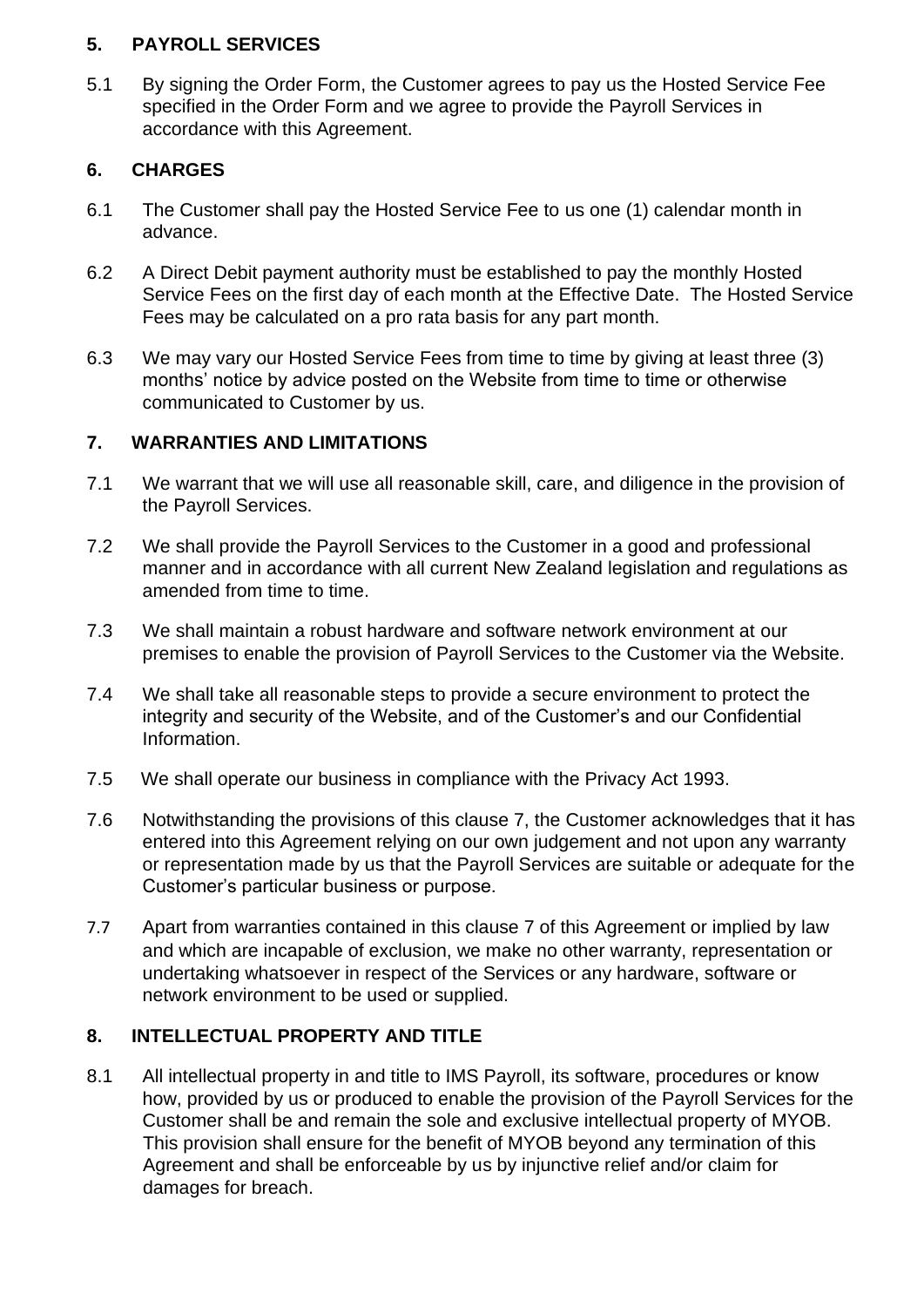8.2 Notwithstanding clause 8.1, upon termination the Customer shall ensure the return to MYOB of all intellectual property provided to the Customer by MYOB to enable the provision of the Payroll Services and will if called upon sign a Statutory Declaration to the effect that it has returned all such information and material and does not retain any copies thereof in any form.

## **9. LIMITATION OF LIABILITY**

- 9.1 Notwithstanding anything in this Agreement or at law or in equity to the contrary:
	- 9.1.1 MYOB (including, without limitation, MYOB's directors, employees, representatives, contractors and/or agents) will not be liable for any direct, indirect, or consequential loss suffered by the Customer arising howsoever from:
	- 9.1.1.1 The Customer's late payroll payment or late pay run;
	- 9.1.1.2 Failure or restriction of the Customer's connection to the internet;
	- 9.1.1.3 The Customer's acts or defaults in relation to errors in data input or statistical misinformation;
	- 9.1.1.4 Any default or malfunction in the systems or services of any third party utilised by the Customer or MYOB in the use of provision of the Payroll Services;
	- 9.1.1.5 Any failure of the Payroll Services provided which relates to their suitability or adequacy for the Customer's particular business in terms of clause 7.6; and /or
	- 9.1.1.6 Any failure of the Payroll Services to operate at all or otherwise to reasonable industry standards for any reason whatsoever (including, without limitation, negligence and/or breach of this Agreement).
	- 9.1.2 Subject to and without limiting clause 9.1.1, MYOB's liability in relation to this Agreement and all related matters (whether arising under contract, tort (including negligence) equity or otherwise) will be limited to the lowest sum of either:
	- 9.1.2.1 The total amount actually paid to MYOB under this Agreement by the Customer in respect of Payroll Services during the then current term of this Agreement; or
	- 9.1.2.2 The cost of remedying MYOB's breach of obligation (whether arising under contract, tort (including negligence) equity or otherwise).
- 9.2 The Customer indemnifies MYOB against all and any claims by any third party for losses, including costs, (whether arising under tort (including negligence) equity or otherwise) arising from any act of, or omission by, MYOB in its performance of this Agreement.

## **10. FORCE MAJEURE**

- 10.1 If at any time MYOB is prevented from fulfilling its obligations pursuant to this Agreement then where such event is directly or indirectly caused by or arises from an act of God, fire, flood, earthquake, explosion, sabotage, accident, embargo, riot, civil commotion, computer virus, denial of service attack or other cyber-attack which degrades or terminates the service, breakdown of equipment or failure of electrical supply or telecommunication links, MYOB may at its option:
	- 10.1.1 Terminate this Agreement by giving written notice to the Customer; or